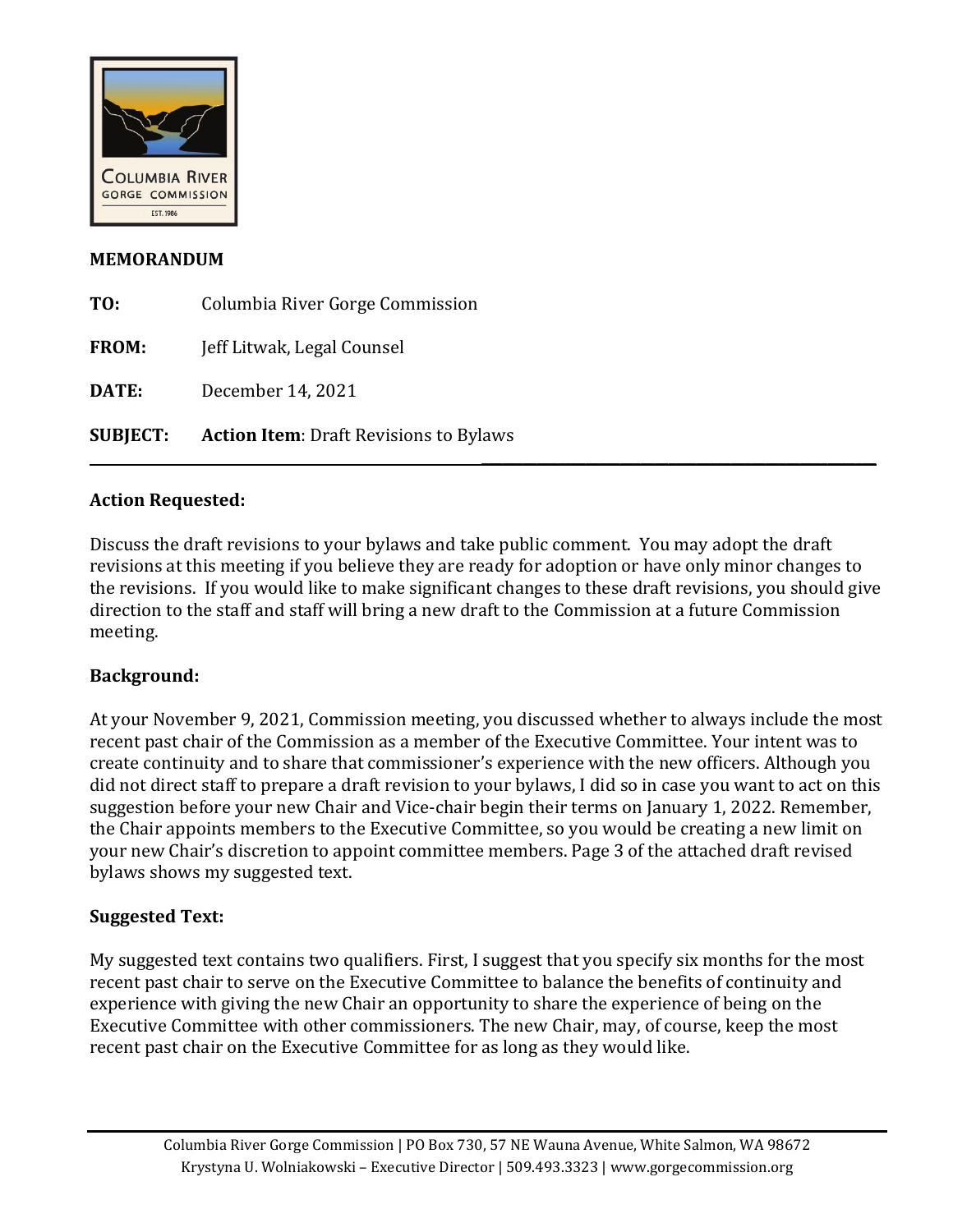Second, I suggest that you specify the most recent past chair must not have resigned and the Commission did not remove the most recent past chair to avoid a situation where the majority of the members of the Commission do not want the most recent past chair to serve in any further leadership role. The new Chair, of course, may choose to appoint the most recent past chair who resigned or was removed to the Executive Committee with the consent of the Commission as provided in Article V of your bylaws.

In addition to specifying a role for the most recent past chair, I suggest two clean-up changes to your bylaws.

- on page 3, in Art. III, Sec. 3, I recommend removing the phrase "appointed or elected by the Commission." The bylaws provide only for elected officers, so the term "appointed" is confusing and the remainder of that phrase is unnecessary.
- on page 7, in Art. IX, Sec. 2, I recommend changing the phrase "as required by applicable law" to "in accordance with regulations of the Commission." The latter is the phrase you use in Section 1 of that article and is more consistent with the National Scenic Area Act, which requires the Commission adopt regulations relating to open public records.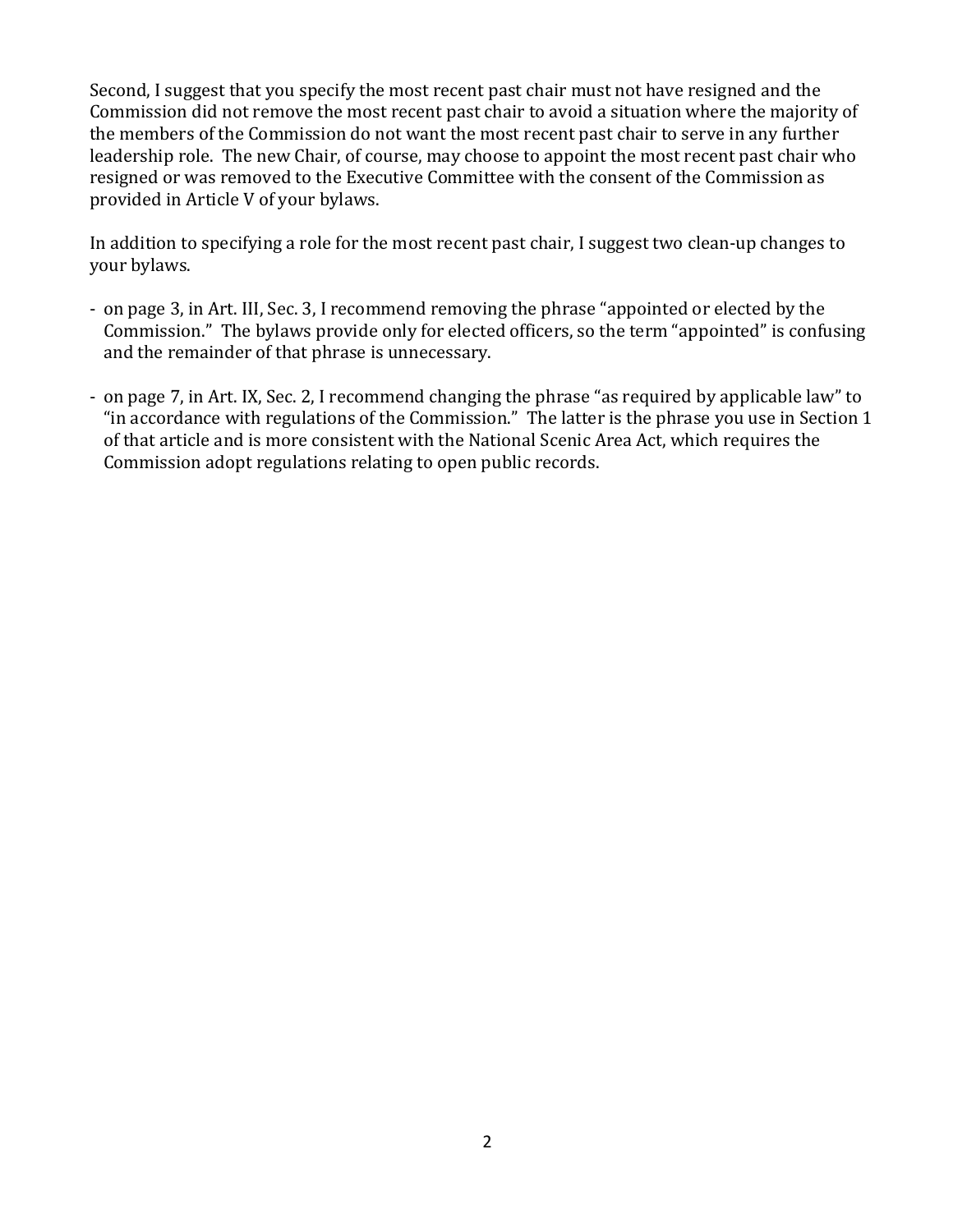### **COLUMBIA RIVER GORGE COMMISSION Bylaws**

# **As Amended Through \_\_\_\_\_\_\_\_\_\_\_\_\_\_\_**

### **Article I. The Commission**

Section 1. The business and property of the Columbia River Gorge Commission shall be managed by the currently appointed members of the Commission (referred to as "Commissioner" or "Commissioners" in these bylaws).

Section 2. Commissioners shall be appointed pursuant to the Columbia River Gorge National Scenic Area Act, Pub. L. No. 99-663, § 5, 100 Stat 4274, 4277 (1986), Chapter 499, Washington Laws 1987 and Chapter 14, Oregon Laws 1987, as the same may be hereafter amended. These authorities do not authorize appointment of alternate Commissioners.

Section 3. The Executive Director shall maintain a roster of Commissioners.

Section 4. Commissioners shall be appointed, may be removed, and may continue to serve after expiration of their appointed term in accordance with law, policy, or practice of their appointing entity.

### **Article II. Meetings of the Commission**

Section 1. The Commission shall meet in accordance with the open meetings regulations adopted by the Commission and as specified below.

Section 2. A majority of the currently appointed Commissioners shall constitute a quorum for the transaction of business. The representative of the Secretary of Agriculture shall be counted in determining whether a quorum exists for a meeting.

Section 3. Proxy attendance is not allowed. Only appointed Commissioners may transact the business of the Commission, except that the representative of the Secretary of Agriculture may designate a representative to attend meetings of the Commission in their absence.

Section 4. Meetings of the Commission, both regular and special, may be held at the Commission office, or at any other place within the Columbia River Gorge National Scenic Area or by telephone or video conference. The Commission shall strive to meet in person at least once each year in each county and may meet outside the National Scenic Area where there is no practical meeting location within the National Scenic Area in a county. The Commission may meet outside of the six counties when the Commission is invited to meet jointly with another government.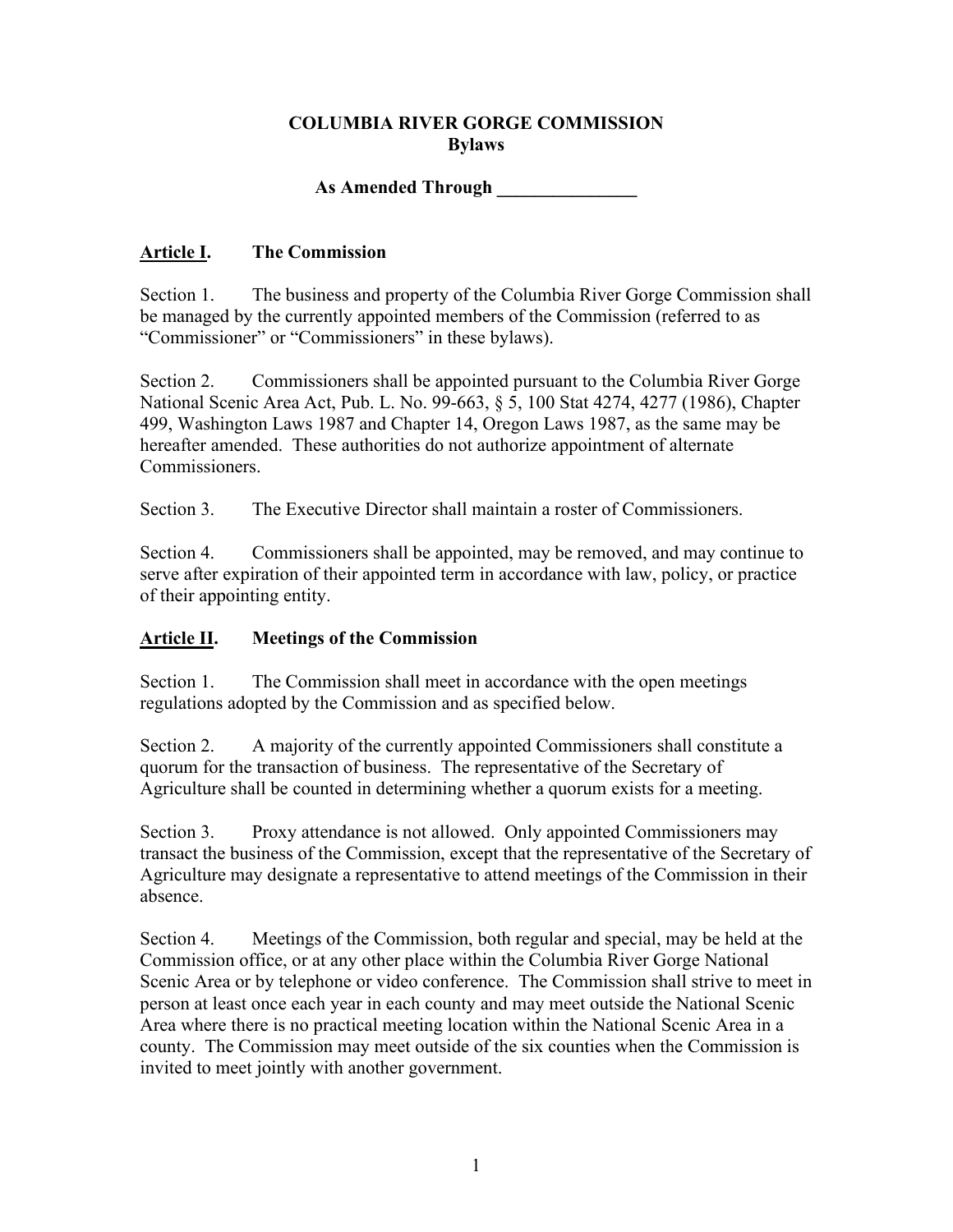Section 5. Special meetings may be called at any time by the Chair or by the Vicechair in the Chair's absence, or by a majority of Commissioners. The representative of the Secretary of Agriculture is counted in determining a majority for calling a special meeting. Persons authorized by this paragraph to call special meetings of the Commission may fix any reasonable time and place for such meetings in accordance with the open meetings regulations adopted by the Commission. In emergency situations, meetings shall be called in accordance with emergency provisions of the open meetings regulations adopted by the Commission.

Section 6. Whenever any notice is required to be given to any Commissioner, a waiver thereof, acknowledged by signature or electronic communication, shall be deemed the equivalent of giving of notice. Attendance at a meeting shall also constitute a waiver of notice of such meeting except where a Commissioner attends for the stated purpose of objecting to the transaction of business because the meeting is improperly called or convened.

Section 7. Each Commissioner, with the exception of the representative of the Secretary of Agriculture, shall have one vote on matters coming before the Commission. Voting shall be by Commissioner in person, or by telephone or electronic meeting pursuant to the open meetings regulations adopted by the Commission. All matters coming before the Commission shall be decided by a simple majority vote of a quorum of currently appointed Commissioners, except for matters requiring a special majority pursuant to Pub. L. No. 99-663. In the event of a tie, the proposal fails, and the Commission may, but shall not be required to, deliberate to a majority, or continue the matter to a future meeting. Vote by proxy is not allowed.

Section 8. In accordance with Chapter 499, Washington Laws 1987 and Chapter 14, Oregon Laws 1987, each Commissioner is eligible to receive compensation or per diem and expenses for each day during which the Commissioner attends an official meeting of the Commission or performs statutorily prescribed duties approved by the Chair. Per diem and expenses of the Commissioners shall be paid in accordance with applicable state law.

Section 9. Commissioners shall exercise interest in the agenda through requesting items for consideration for the agenda, which shall be communicated to the Executive Director or Commission Chair. Such items shall be reasonably scheduled for the earliest appropriate regular Commission meeting. Emergency or urgent requests shall be considered for the next regular Commission meeting whenever possible, or if not possible, then by special or emergency meeting.

### **Article III. Officers**

Section 1. The officers of the Commission shall be a Chair and Vice-chair and others as may be deemed necessary.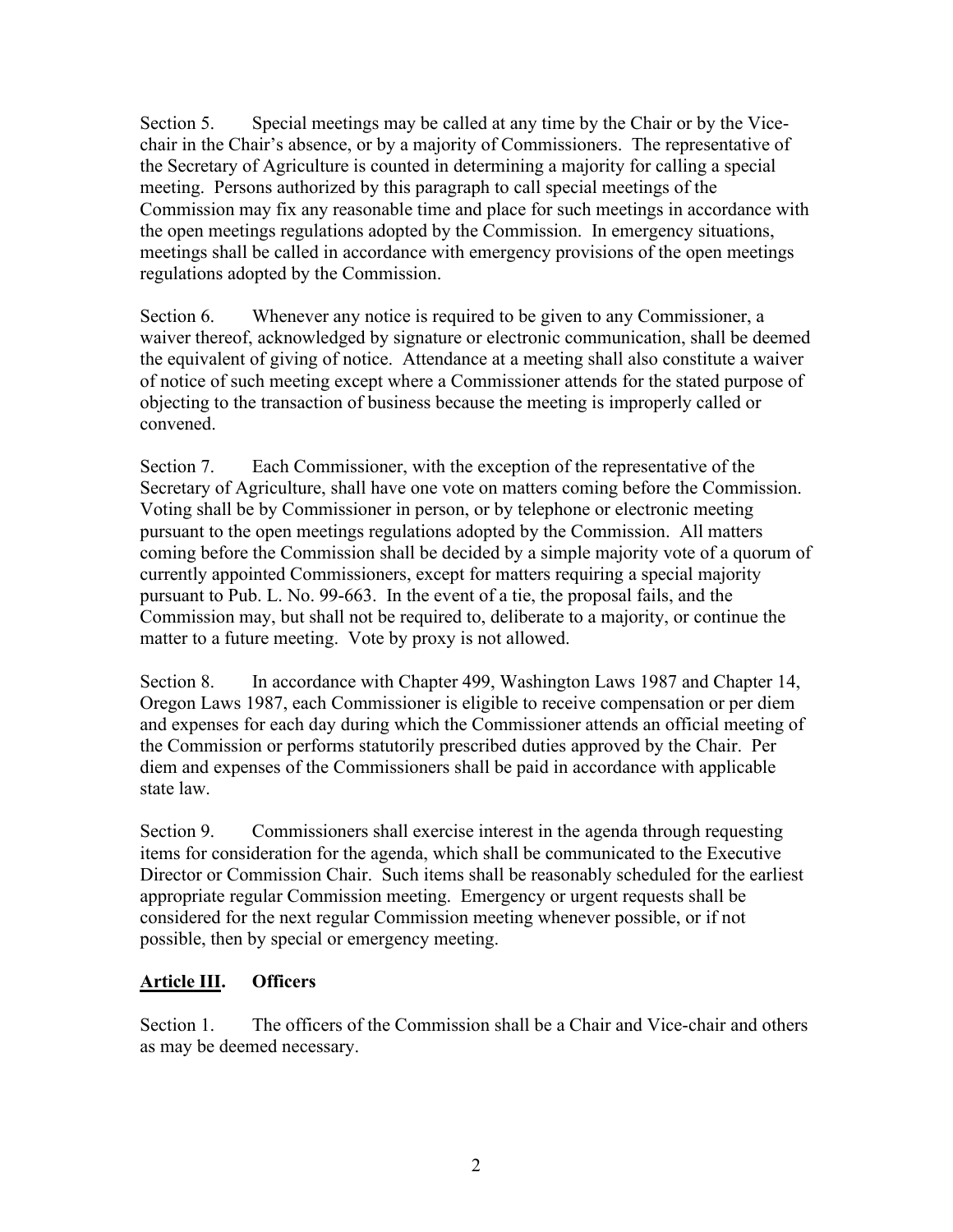Section 2. The Chair and Vice-chair and any officers as may be deemed necessary shall be elected by the Commission by a majority vote of Commissioners appointed from each state. The terms of such officers, unless terminated earlier, shall expire on December 31 of each year, but if necessary, shall be extended automatically until the next regular or special meeting at which officer elections are held. In the event a new Chair or Vice-chair is not elected, the Commission may hold elections over to the next regular meeting or a special meeting, or continue balloting as many times as necessary to obtain the required majority for a single candidate. Nominations for officer positions do not require a "second." The Commission shall take all nominations for each officer position and vote on all nominations for each officer position at the same time (this procedure modifies Roberts Rules of Order, which requires voting on each nomination individually in the order in which the nominations were made).

Section 3. Officers of the Commission shall serve no more than two consecutive terms in each position; however, the Commission may suspend this limit when voting for officers of the Commission. Any officer may be removed by a majority vote of the members appointed from each state.

#### Section 4. Duties of Officers.

a. Chair: The Chair shall: preside at all Commission meetings; appoint chairs and other members of committees and task forces subject to the advice and consent of the Commission; have the authority between meetings of the Commission to refer to the proper committee or Executive Director any matter needing attention; sign contracts or other instruments that the Commission has authorized to be executed, except when the signing and execution thereof have been expressly required by law to be otherwise signed or executed by some other officer in some other manner; and perform other duties specified in the Commission's rules, these bylaws, or as deemed proper and desirable by the Commission by express or reasonably implied delegation. In carrying out these duties, the Chair shall communicate with the Executive Director and members of the Commission.

b. Vice-chair: In the absence of the Chair, the Vice-chair shall perform the duties of the Chair. When so acting, the Vice-chair shall have all the powers and be subject to all the restrictions applicable to the Chair. The Vice-chair shall perform such other duties from time to time as may be assigned by the Chair or Commission. The Chair or Vice-chair shall be an ex-officio members of all committees and task forces, unless specifically appointed to serve on a committee, or if the number of the members of the committee, including the Chair or Vice-chair, would constitute a majority of the currently-appointed Commissioners.

c. Immediate past-chair: The most recent past chair shall be a member of the Executive Committee for the first six months after leaving the Chair position, provided the most recent past chair did not resign and the Commission did not remove the most recent past-chair.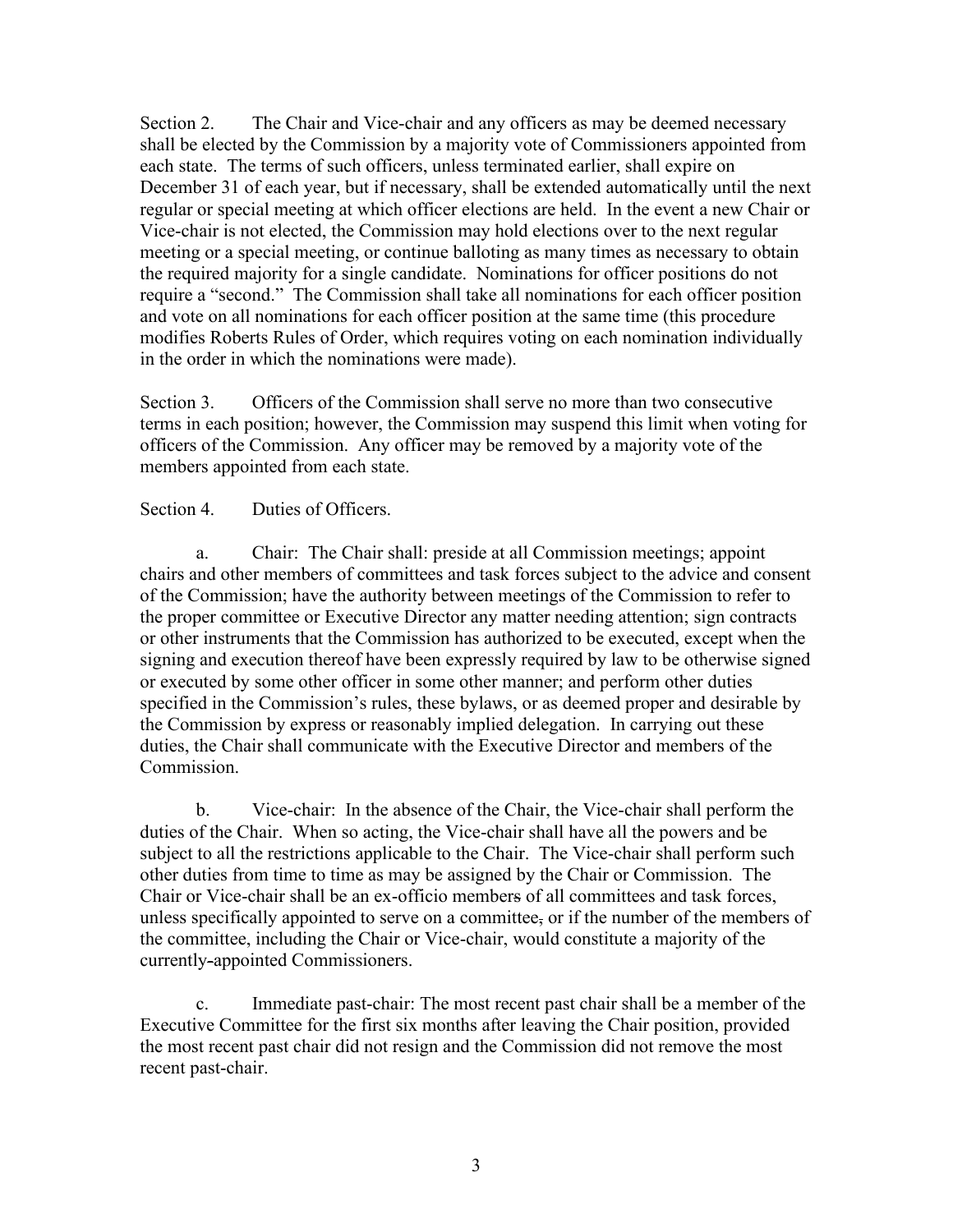d. During the temporary absence of the Chair and Vice-chair, the most recent past Chair shall perform the duties of the Chair. In the absence of the most recent past Chair, the Commission may select a temporary Chair to preside at meetings and carry out the other duties of the Chair. In the absence of a temporary Chair, the Commission's Counsel or Executive Director may request any Commissioner to act on motions and orders for quasi-judicial actions or other matters that require immediate attention. No Commissioner is authorized to assert for themself the role of temporary Chair.

#### Section 5. Executive Director

a. There shall be an Executive Director. That individual shall have general executive control of management and operations within the budget and work plans established by the Commission. In the execution of these policies and duties, the Executive Director shall report to the Chair and all other Commissioners.

b. The Executive Director shall: (1) have direction of events and projects related to management and operations; (2) in accordance with the Commission's personnel policies, retain employees of the Commission or discharge them, direct their work, and fix compensation and other terms of employment for such employees, except that the Executive Director shall consult with the Commission prior to personnel decisions that would have a significant budget impact, such as creating a new position; (3) have charge of all files and records and shall direct the publicity and general correspondence; (4) report to the Commission about the activities of the Commission and make recommendations; (5) sign contracts or other instruments related to management, operations and such other documents as may be delegated by the Commission; (6) make decisions concerning the initiation, handling, and conclusion of litigation involving the Commission, provided that the Executive Director shall report to the Commission prior to initiating or concluding litigation, or report at the next meeting if prior reporting would not be feasible; and (7) perform all the duties incidental as may be assigned by the Commission or reasonably implied as executive control and operations of the Commission.

c. The Executive Director shall prepare proper minutes of all Commission meetings and transmit the minutes to Commission members. The minutes shall record attendance and all motions, the names of those proposing the motions and the resulting votes. The Executive Director shall maintain copies of all Commission meeting minutes in perpetuity.

d. The Executive Director may appoint a member of the Commission's staff to fulfill necessary duties of the Executive Director when the Executive Director takes authorized leave. If the Executive Director position is vacant, the Chair, with the advice of the Commission, may appoint a member of the Commission's staff to act as Executive Director for a specified length of time or may assume some of the responsibilities of the Executive Director.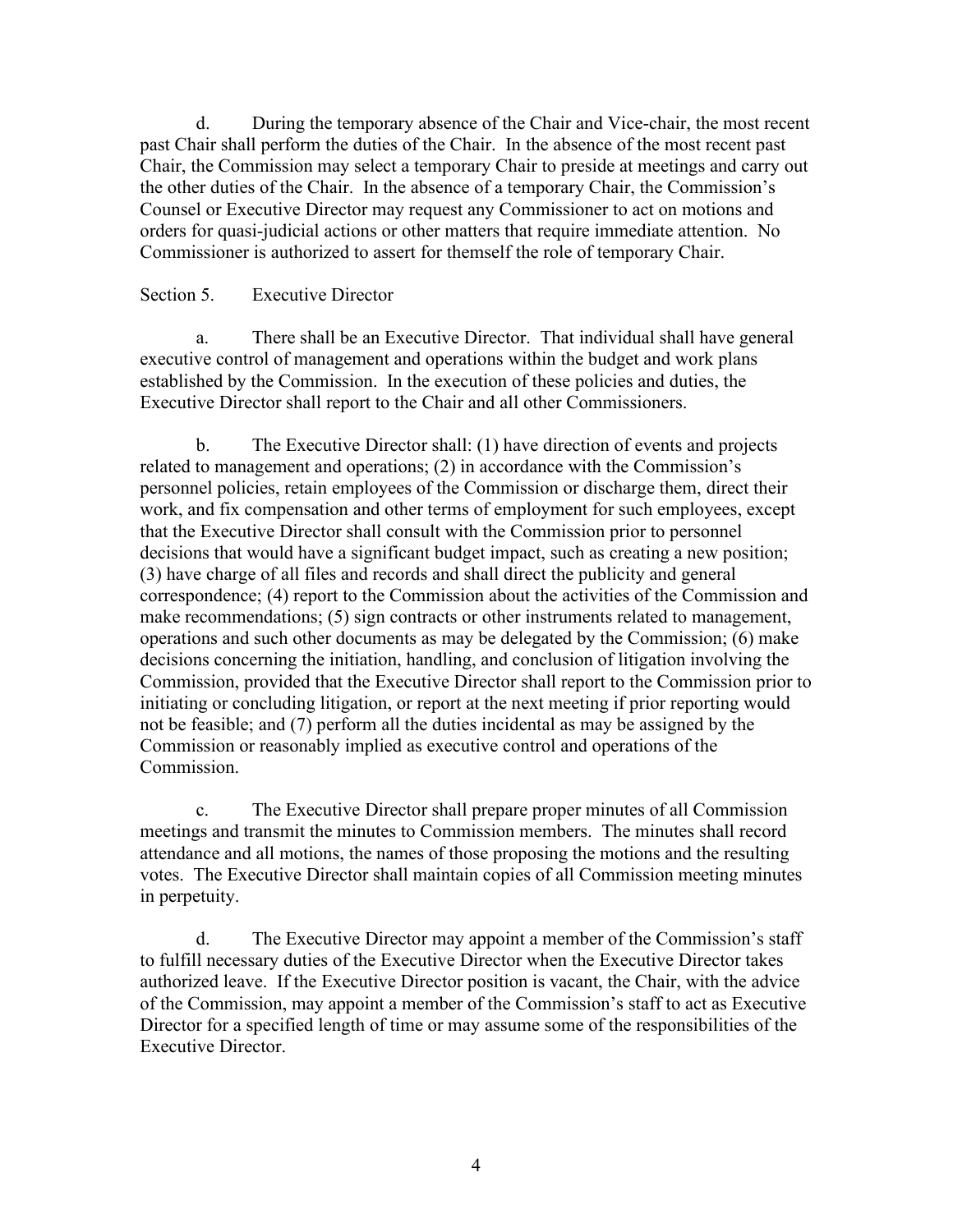### **Article IV. Commissioners**

Section 1. Each Commissioner is expected to actively participate in the business of the Commission. Commissioners shall communicate with the Executive Director to request staff assistance for carrying out the business of the Commission. This requirement is intended to facilitate Commissioners and staff working in concert to accomplish the business of the Commission.

Section 2. Each Commissioner is expected to actively participate in and attend the meetings of the Commission. If unable to attend a meeting, a Commissioner shall contact the Chair or Executive Director to notify of their inability to attend. Notice of inability to attend shall be given no less than 24 hours in advance of the meeting unless circumstances dictate otherwise. The Chair or the Executive Director at the direction of the Chair may report a Commissioner's repeated absences to that Commissioner's appointing authority.

Section 3. The Commission shall defend and indemnify Commissioners to the fullest extent allowed by law for claims arising from the conduct of the Commission's business. The Commission may seek reimbursement for its costs of defense and indemnification if a Commissioner has knowingly engaged in unlawful action.

Section 4. The representative of the Secretary of Agriculture may participate in all discussions and deliberations of the Commission unless prohibited by Commission rules.

Section 5. Commissioners are expected to act in accordance with the Commission's Code of Conduct, which is attached to these bylaws for reference.

# **Article V. Internal Committees**

Section 1. The Chair of the Commission, subject to ratification by the Commission at the next Commission meeting, may establish one or more committees. Committees shall have only the authority to study and make recommendations with respect to the subject matter assigned to them, and to report to the Commission unless otherwise directed by the Commission.

Section 2. Committees may meet at such times and with such frequency as the members in their sole discretion may deem desirable or necessary. All committee meetings must be called by the committee chair and notice of such meetings shall be given in accordance with the open meeting regulations adopted by the Commission. All Commissioners shall be given notice of all committee meetings, including notice of meetings of committees of which they are not members.

# **Article VI. Participation in External Committees and Meetings**

Section 1. Commissioners may serve on or attend committees and meetings of other government and non-governmental entities relevant to the Commission's work as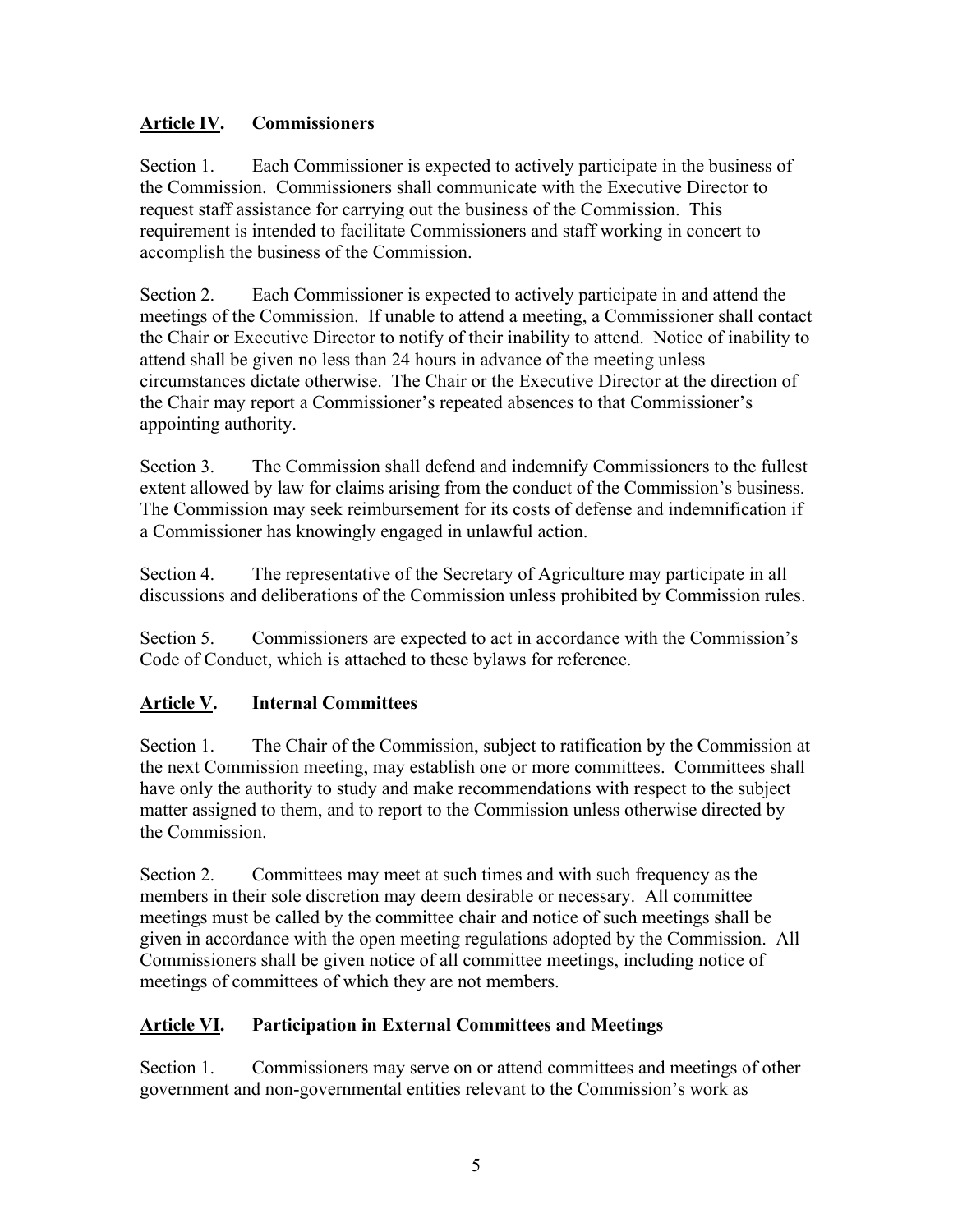specified in sections 2 through 4 below. Commissioners are encouraged to discuss their interest in service and attendance with the Executive Director and Chair of the Commission.

Section 2. When a government or non-governmental entity requests a Commissioner serve as a member of a committee and expects the Commissioner to speak for the Commission, the Chair of the Commission will appoint a Commissioner to serve subject to ratification by the Commission at the next Commission meeting. The Commissioner may begin to serve before the Commission ratifies the appointment. The Commissioner serving on the committee is expected to report back to the Commission on progress made by the working group and seek Commission input as needed. The Commissioner serving on the committee is eligible to receive their per diem as allowed by other law.

Section 3. When a government or non-governmental entity requests a Commission regularly attend meetings to provide updates about the Gorge Commission, the Chair of the Commission will appoint a Commissioner to be the regular attendee subject to ratification by the Commission at the next Commission meeting. The Commissioner may begin to attend before the Commission ratifies the appointment. The Commissioner regularly attending the meetings is expected to report back to the Commission and seek Commission input as needed. The Commissioner regularly attending the meetings is eligible to receive their per diem as allowed by other law.

Section 4. When a Commissioner attends a meeting without an expectation to speak for the Commission or provide updates about the Commission, the Commission does not need to authorize the Commissioner to attend. The Commissioner attending the meeting may speak but shall make clear any comments are personal and not on behalf of the Gorge Commission. The Commissioner attending the meeting is not eligible to receive per diem for attending the meeting.

# **Article VII. Parliamentary Authority**

Roberts Rules of Order, Newly Revised shall serve as general parliamentary authority for procedures not covered by the bylaws and rules.

# **Article VIII. Fiscal Year**

The fiscal year of the Commission shall be in accordance with the state in which the Commission contracts for administrative and fiscal services.

# **Article IX. Open Meetings, Records and Disclosure**

Section 1. All meetings of the Commission and committees shall be open to the public, subject to the necessity for occasional executive sessions of meetings, in accordance with regulations of the Commission. Meetings shall be conducted in accordance with the provisions of these bylaws and the open meeting regulations adopted by the Commission.